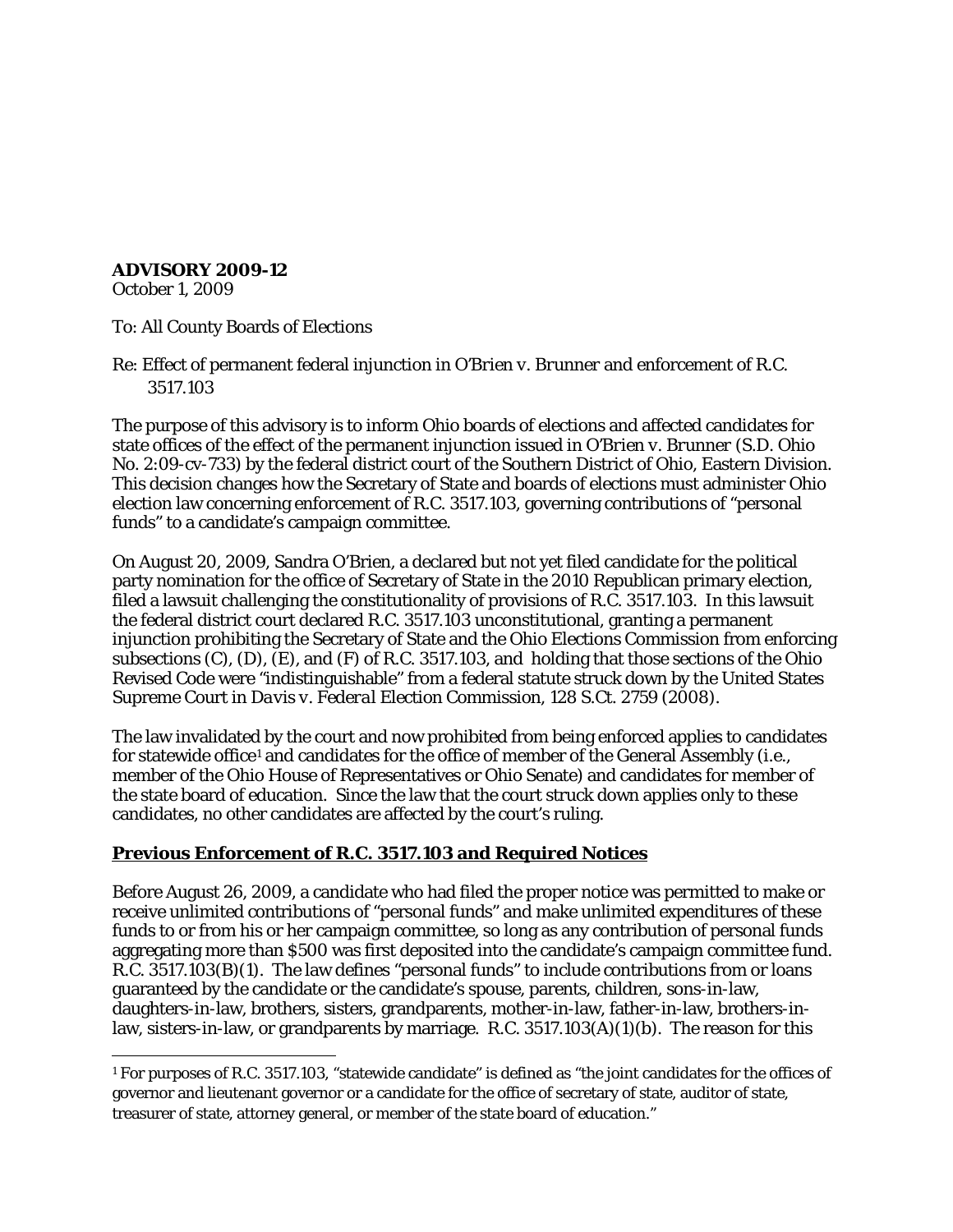separate definition of "personal funds" is for the purposes of exempting them from contribution limits to state campaign committees.

Under the law before August 26, 2009, any statewide candidate that received or expended (or expected to expend) more than \$100,000 of personal funds in a primary election or \$150,000 of personal funds in a general election was required to file a "Notice of Use of Personal Funds" (Form 32-G), also known as a "Personal Funds Notice." R.C. 3517.103(C)(1). Likewise, any candidate for the office of member of the General Assembly or state board of education that received or expended (or expected to expend) more than \$25,000 of personal funds in a primary election or a general election was required to file a Personal Funds Notice. R.C. 3517.103(C)(2). The Personal Funds Notice was required to be filed at a subjective period of time, and failure to file it could subject the candidate to forfeiture of the office. R.C. 3517.103(C)(3). When a candidate filed a Personal Funds Notice, his or her opponent could then file a "Declaration of No Limits" (Form 32-H), to permit the opponent to be free of the contribution limits and accept contributions in excess of those limits. (See, R.C. 3517.102 and R.C. 3517.103(D).) Filing a Personal Funds Notice or a Declaration of No Limits also subjected the candidate's committee to certain statutory requirements regarding the disposal of excess funds at the end of a primary election or general election campaign. See R.C. 3517.1010.

## **Enforcement of R.C. 3517.103 After Federal Injunction**

According to the District Court's order, candidates for statewide office or the office of member of the General Assembly may no longer file, nor are they required to file a Personal Funds Notice. Elimination of the Personal Funds Notice means that only candidates, themselves, are exempt from the general individual campaign contribution limits contained in R.C. 3517.102(B). Contributions by all other individuals covered in the definition of "personal funds" – i.e., spouse, children, sons-in-law, daughters-in-law, brothers, sisters, grandparents, mother-in-law, fatherin-law, brothers-in-law, sisters-in-law, or grandparents by marriage – remain subject to those general limits in all circumstances. This conclusion follows from an Advisory Opinion issued by the Ohio Elections Commission:

The contribution limits contained in R.C. 3517.102 are applied to "individuals" by the terms of division (B)(1) of 3517.102. Each of the persons included in the definition of "Personal Funds" in R.C. 3517.103(A)(1) is an individual for the purposes of the contribution limits of R.C. 3517.102(B). The contribution limits contained in R.C. 3517.102, therefore, continue to apply to all of the persons identified in R.C. 3517.103(A)(1), except the candidate, until such time as a Personal Funds Notice is filed.

Ohio Elections Comm. Adv. 2001ELC-02.

Because the District Court's order prohibits filing of a Personal Funds Notice, the general limits apply to contributions from *all* individuals, including the named family members in the definition of "personal funds," except the candidate, himself or herself. The requirement that any "personal funds" contributions of more than \$500 during an election period, whether from the candidate or a family member, must be deposited into the campaign committee's funds before they may be spent by the committee is still in effect and remains unchanged by the order.

The District Court's order also prohibits the filing of a "Declaration of No Limits" (Form 32-H) by any opponent of a candidate who has filed a Personal Funds Notice before August 26, 2009. Contributions to any opponent of a candidate who has filed a Personal Funds Notice before